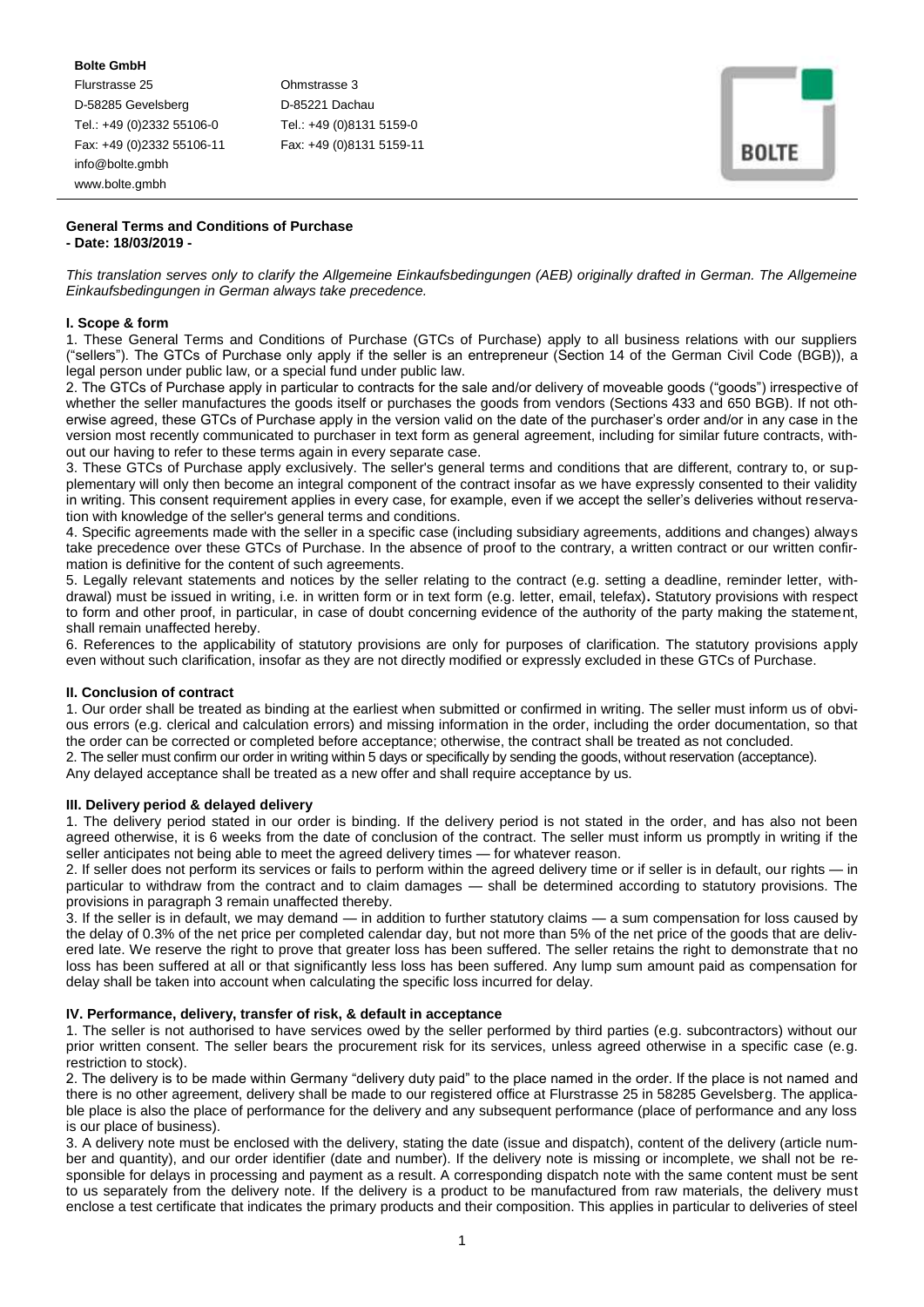## **Bolte GmbH**

Flurstrasse 25 Ohmstrasse 3 D-58285 Gevelsberg D-85221 Dachau Tel.: +49 (0)2332 55106-0 Tel.: +49 (0)8131 5159-0 Fax: +49 (0)2332 55106-11 Fax: +49 (0)8131 5159-11 info@bolte.gmbh www.bolte.gmbh

| Ш<br>÷ |      |    |  |
|--------|------|----|--|
|        | BOL. | Έ. |  |

products to our company. If delivering steel products, the applicable delivery must include a proof of origin certificate and a test certificate for the composition of the delivered product, as well as the related primary product. Enclosing the above documentation is part of the delivery to be provided and a primary contractual obligation.

4. The risk of accidental loss and deterioration of the goods shall pass to us upon transfer at the place of performance. Insofar as acceptance is agreed, the transfer of risk shall take place on acceptance. Otherwise, the statutory provisions governing a contract to produce a work also apply accordingly to acceptance of delivery. The transfer of risk and/or acceptance shall be deemed to have occurred, if we are in default in acceptance.

5. The statutory provisions apply in the event that we are in default in acceptance. However, the seller must also expressly offer performance to us, even if a specified or specifiable calendar date is agreed for action or cooperation on our part (e.g. to provide materials). If we are in default in acceptance, the seller may demand compensation for the seller's additional expenses according to the statutory provisions (Section 304 BGB). If the contract relates to specific goods to be produced by seller (one-off production), the seller is entitled to further rights if we have committed to cooperate and are responsible for failure to cooperate.

## **V. Prices & terms of payment**

1. The price stated in the order is binding. All prices include statutory value added tax, unless these are indicated separately. 2. Unless not otherwise agreed in a specific case, the price includes all services and ancillary services of the seller (e.g. assembly, installation), as well as all incidental expenses (e.g. proper packaging, transport costs, including any transport and thirdparty liability insurance).

3. The agreed price is due for payment within 30 calendar days of complete delivery and performance (including agreed acceptance of delivery, if applicable) and receipt of a proper invoice. If we pay within 14 calendar days, the seller shall grant us a 3% discount on the net amount of the invoice. If paid by bank transfer, the payment is on time made if our transfer order is received by our bank prior to expiry of the payment deadline; we are not responsible for delays on the part of banks involved in the payment transaction.

4. We do not owe any interest on arrears. The statutory provisions apply to late payment.

5. We are entitled to set-off and retention, as well as the defence of unperformed contract to the extent provided for by statute. In particular, we are authorised to retain payments that are due for as long as we are still entitled to claims against the seller arising from incomplete or defective performance.

6. The seller only has a right of set-off or retention against counterclaims that are legally established or undisputed.

# **VI. Confidentiality & retention of title**

1. We reserve rights of ownership and copyright in all images, plans, drawings, calculations, instructions, product descriptions, and other documents. Such documents are to be used exclusively for contractual performance and must be returned to us after completing the contract. These documents must not be disclosed to third parties, including after the end of the contract. The duty to maintain confidentiality shall only expire when and insofar as the knowledge contained in the documents that are provided has become generally known.

2. The above provision applies accordingly to substances and materials (e.g. software, finished and semi-finished products) and to tools, templates, samples, and other items that we provide to the seller for manufacturing purposes. Such items are to be stored separately — as long as they are not processed — at the seller's expense and insured to a reasonable extent against destruction and loss.

3. The seller processes, mixes or combines items that we have provided (further processing) on our behalf. This also applies to further processing of the delivered goods by us, so that we are treated as the manufacturer and acquire ownership of the product according to statutory provisions no later than with such further processing.

4. Ownership in the goods must be transferred to us unconditionally and regardless of payment of the price. If we nevertheless in a specific case accept an offer from the seller that is conditional on payment of the purchase price, the seller's retention of title shall expire no later than upon payment of the purchase price for the delivered goods. Prior to paying the purchase price, we also remain authorised in the ordinary course of business to further dispose of the goods subject to advance assignment of the claim arising from the disposal (alternatively, simple retention of title and retention of title extended to resale applies). In all cases, all other forms of retention of title are excluded, in particular, any extended retention of title or retention of title extended to further processing.

# **VII. Defective delivery**

1. Except where specified otherwise below, the statutory provisions apply to our rights in the case of defects of quality and defects of title for goods (including incorrect and short delivery, as well as improper assembly, defective assembly instructions, instructions for use, or operating manual), and to other violations of obligations by seller.

2. According to the statutory provisions, the seller is in particular liable for the agreed quality of the goods at the time of transfer of risk to us. Those product descriptions that are — in particular, by designation or reference in our order — the subject matter of the applicable contract or that have been integrated into the contract in the same manner as these GTCs of Purchase shall be treated an agreement on quality in all cases. It shall not be relevant in these cases whether the product description originates with us, the seller, or the manufacturer.

3. In deviation from Section 442 para. 1 clause 2 BGB, we are also entitled to claims for defects even if the defect at the time of concluding the contract remains unknown to us as a consequence of gross negligence.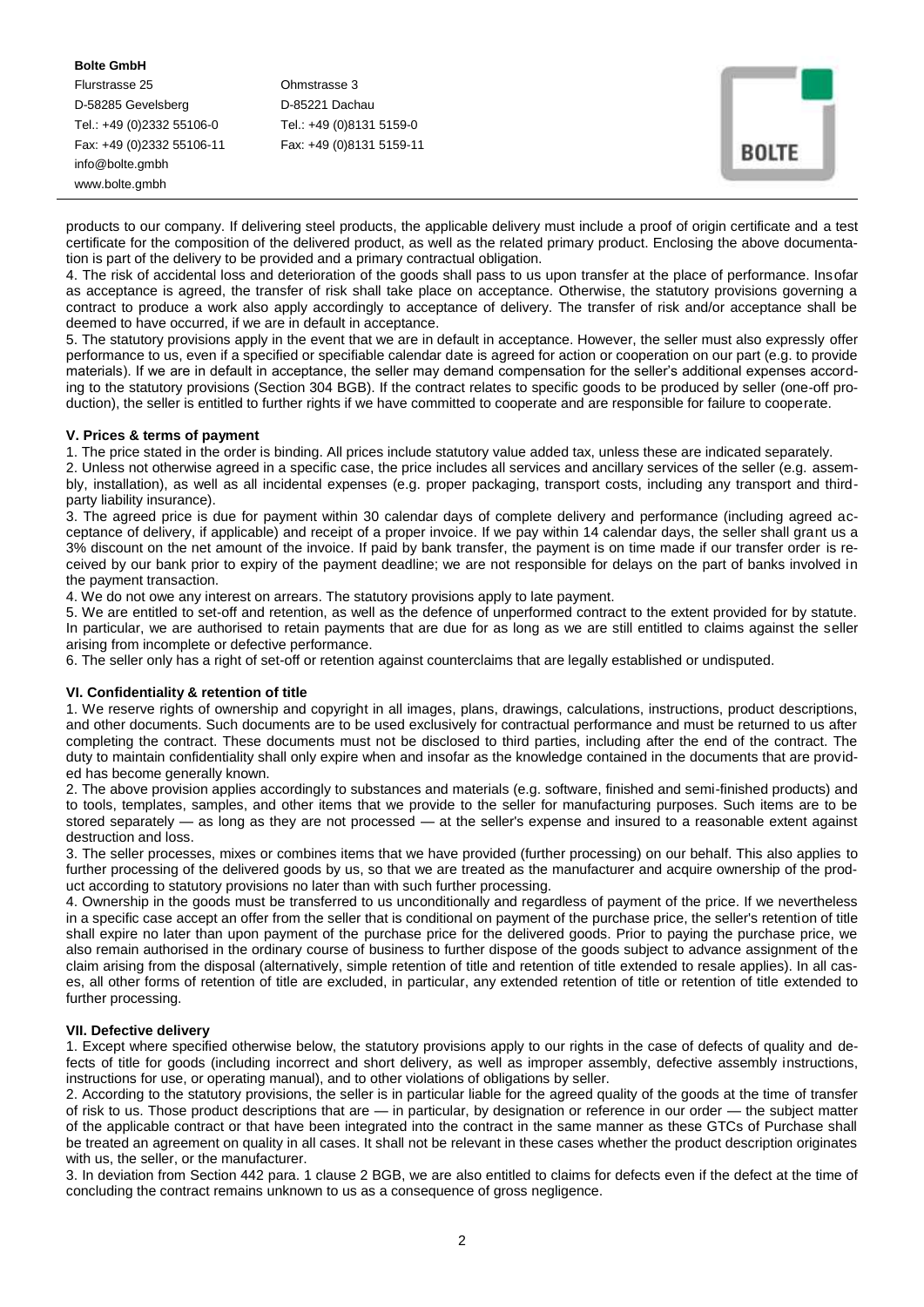## **Bolte GmbH**

Flurstrasse 25 Ohmstrasse 3 D-58285 Gevelsberg D-85221 Dachau Tel.: +49 (0)2332 55106-0 Tel.: +49 (0)8131 5159-0 Fax: +49 (0)2332 55106-11 Fax: +49 (0)8131 5159-11 info@bolte.gmbh www.bolte.gmbh

| <b>ROIT</b> | F<br>÷ |  |
|-------------|--------|--|

4. The statutory provisions apply (Sections 377 and 381 of German Commercial Code (HGB)) to the merchant's duty to inspect and give notice of defects subject to the following conditions: Our duty to inspect is limited to defects that are visually identified by an external examination in the course of our incoming goods inspection, including the delivery documents (e.g. transport damages, inaccurate and short deliveries), or that can be identified in the course of our quality control by sampling. If acceptance has been agreed, there shall be no obligation to inspect. Otherwise, this depends to what extent an inspection is feasible, taking into account the circumstances of the individual case in the ordinary course of business. Our obligation to provide notice of defects that are discovered at a later time remains unaffected hereby. Irrespective of our duty to inspect, our complaint (notice of defect) shall in any case be deemed prompt and timely if it is sent within 5 working days of the date of discovery, or in the case of apparent effects, from delivery.

5. Supplementary performance includes disassembly of the defective goods and reinstallation, if the goods, according to their nature and purpose, have been integrated into or attached to other goods; our statutory claim to reimbursement of relevant expenses remains unaffected. The expenses necessary for the purpose of testing and supplementary performance shall be borne by the seller, even if it is found that there was in fact no defect. Our liability to pay compensation in the event of an unjustified request for rectification of a defect remains unaffected hereby; however, we shall only be liable in this respect if we recognised or failed to recognise that there was no defect in a grossly negligent manner.

6. The following applies irrespective of our statutory rights and the provisions of para. 5: If the seller does not meet its obligation of supplementary performance — at our option, by eliminating the defect (subsequent improvement), or by delivering defect-free goods (substitute delivery) — within a reasonable time period set by us, we may eliminate the defect and demand from the seller the reimbursement of expenses required for this purpose or a corresponding advance payment. If the seller's supplementary performance fails or is unreasonable for us (e.g. because of special urgency, risk to operational safety, or the threat of disproportionate damages), this shall not require a grace period; we will inform seller promptly, if possible in advance, of such circumstances.

7. Otherwise, in the case of a defect of quality or title, we shall be entitled to reduce the purchase price or withdraw from the contract according to the statutory provisions. We shall also have a claim for compensation and reimbursement of expenses according to the statutory provisions.

## **VIII. Recourse against suppliers**

1. In addition to claims for defects, we shall also be entitled to claims for recourse within the supply chain under the statutory provisions (recourse against suppliers according to Sections 445a, 445b, 478 BGB). In particular, we may demand the type of subsequent performance specifically (subsequent improvement or substitute delivery) from seller that we owe our customers in a specific case. Our statutory right to make this choice (Section 439 para. 1 BGB) is not hereby limited.

2. Before we recognise or fulfil a defect claim asserted by one of our customers (including reimbursement for expenses according to Sections 445a para. 1, 439 para. 2 and 3 BGB), we shall inform the seller and request a written statement, after presenting the facts. If no substantiated statement is made within a reasonable time period and this does not lead to a mutual solution, the claim for defects actually granted by us shall be deemed to be owed to our customer. It shall be the seller's responsibility to provide evidence to the contrary.

3. All claims arising from recourse against suppliers also apply, even if the defective goods have been further processed by us or another entrepreneur, for example by installation in another product.

## **IX. Manufacturer's liability**

1. If the seller is responsible for a product defect, the seller must indemnify us against third-party claims, insofar as the cause is located in seller's organisation and sphere of control and the seller is itself liable to third parties.

2. Within the scope of its obligation to indemnify, the seller must reimburse expenses according to Sections 683, 670 BGB that follow from or in connection with an assertion of claims by a third party, including recall campaigns conducted by us. We shall notify the seller of the content and scope of recall campaigns — insofar as possible and reasonable — and provide the seller with the opportunity to make a statement. Further statutory claims remain unaffected.

3. The seller must take out and maintain a product liability insurance policy with lump-sum cover of at least EUR 10 million per event of injury/damage to property.

## **X. Limitation**

1. The reciprocal claims of the contracting parties become statute-barred according to the statutory provisions, unless otherwise specified below.

2. In deviation from Section 438 para. 1 No. 3 BGB, the general period of limitation for claims for defects is 3 years from the date of transfer of risk. Where acceptance is agreed, the period of limitation shall commence on acceptance of delivery. The 3 year limitation period also applies accordingly to claims arising from defects in title, provided that the statutory limitation period for a real right of a third party on the basis of which return of the purchased thing may be demanded (Section 438 para. 1 No. 1 BGB) remain unaffected thereby; moreover, claims arising from defects in title do not in any case become statute-barred as long as the third party can still assert the right — in particular, in the absence of a limitation period — against us.

3. The limitations periods under sales law, including the above extension, apply — to the extent allowed under statute — to all contractual claims for defects. Insofar as we are also entitled to non-contractual claims to compensation for a defect, the ordinary statutory limitation period (Sections 195 and 199 BGB) applies, unless applying the limitation periods under sales law results in a longer limitation period in an specific case.